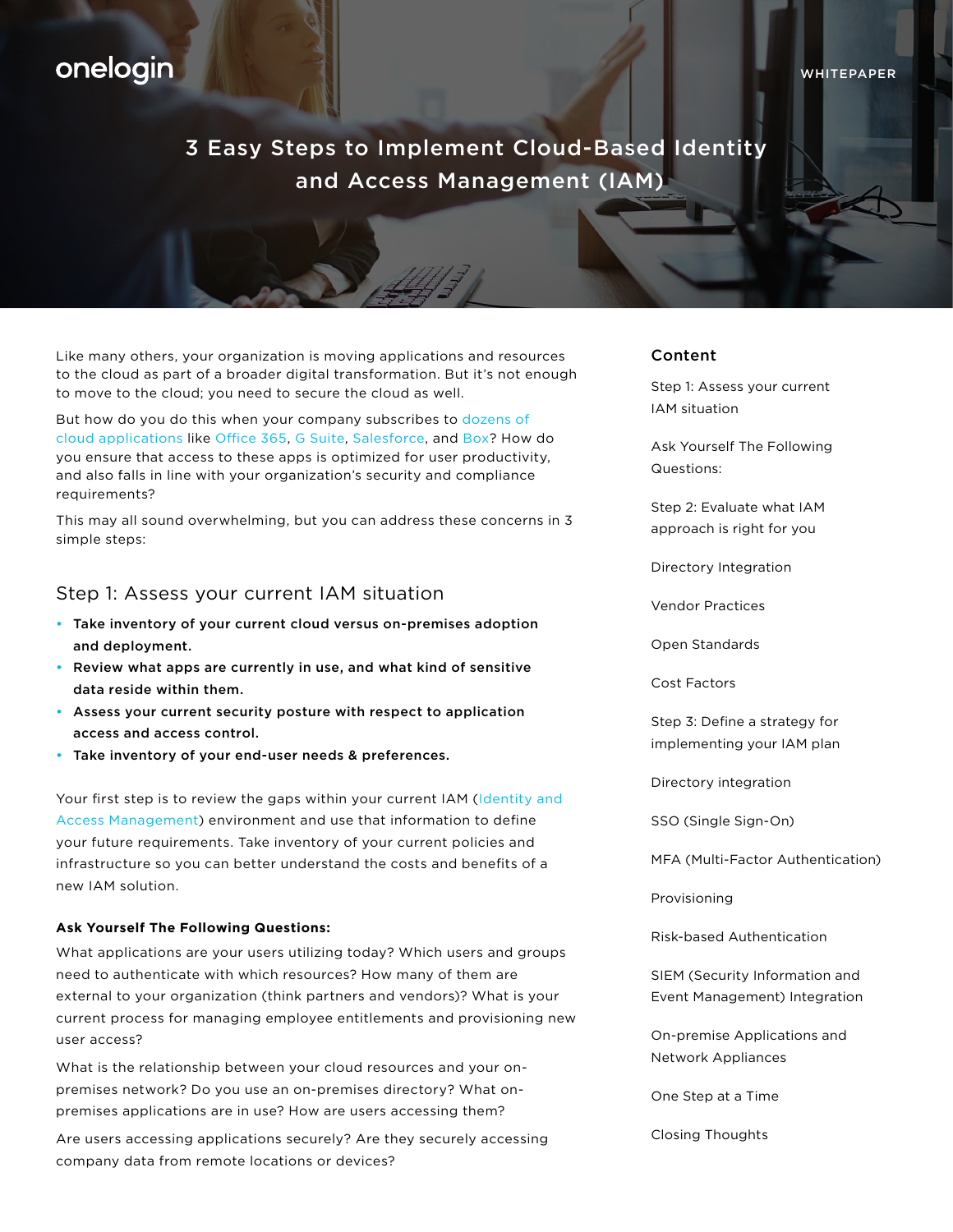<span id="page-1-0"></span>What "Shadow IT" apps have been implemented outside of IT's control? Who is using them?

What is your current process for off-boarding former users? How confident do you feel that you are offboarding all users from all apps?

What are the current support and administrative costs related to managing user identities and access? Are those costs growing?

# Step 2: Evaluate what IAM approach is right for you

- Think about your identity and access management needs.
- Review the infrastructure, maintenance, and personnel costs associated with each vendor.
- Consider security, productivity, compliance concerns.
- Think about future cloud versus on-premises deployments.
- Consider out-of-the-box ready versus custom deployment options.
- Review vendor practices around security, compliance, redundancy, and accountability.
- Consider open standards versus proprietary interfaces, e.g. SAML, OpenID Connect, SCIM.

Once you've answered the questions from step one, you'll have most of what you need to start researching solutions. Here are some key factors to consider while you evaluate vendors:

## **Directory Integration**

Perhaps your enterprise relies on [Active Directory](https://www.onelogin.com/active-directory-sso) and [LDAP](https://www.onelogin.com/blog/how-onelogin-is-bridging-cloud-and-on-premise-directories) directory running on-premises. You may even have an on-premises legacy IAM solution. Administration of your users' access to cloud applications through these is possible, but probably very difficult.

So your cloud IAM solution needs to have a strong integration with onprem Active Directory and LDAP. It needs to operate smoothly with AD and LDAP, providing real-time, [bi-directional synchronization](https://www.onelogin.com/blog/exploring-ad-sync-across-iam-software) of users, their attributes, and their groups from your on-prem directories to your cloud IAM directory. And it needs to smoothly merge multiple directories into a single, unified cloud directory.

#### **Vendor Practices**

Identity management is a critical part of your IT infrastructure, and plays an even more important role as these services move to the cloud.

The idea of outsourcing this foundational element of your application strategy can cause some understandable anxiety, which makes it all the more important that you and your vendor have a trusting relationship.

You can separate this trust into a few areas: security, compliance, accountability, and redundancy. Here's how to evaluate each.

The idea of outsourcing this foundational element of your application strategy can cause some understandable anxiety, which makes it all the more important that you and your vendor have a trusting relationship. You can separate this trust into a few areas: security, compliance, accountability, and redundancy.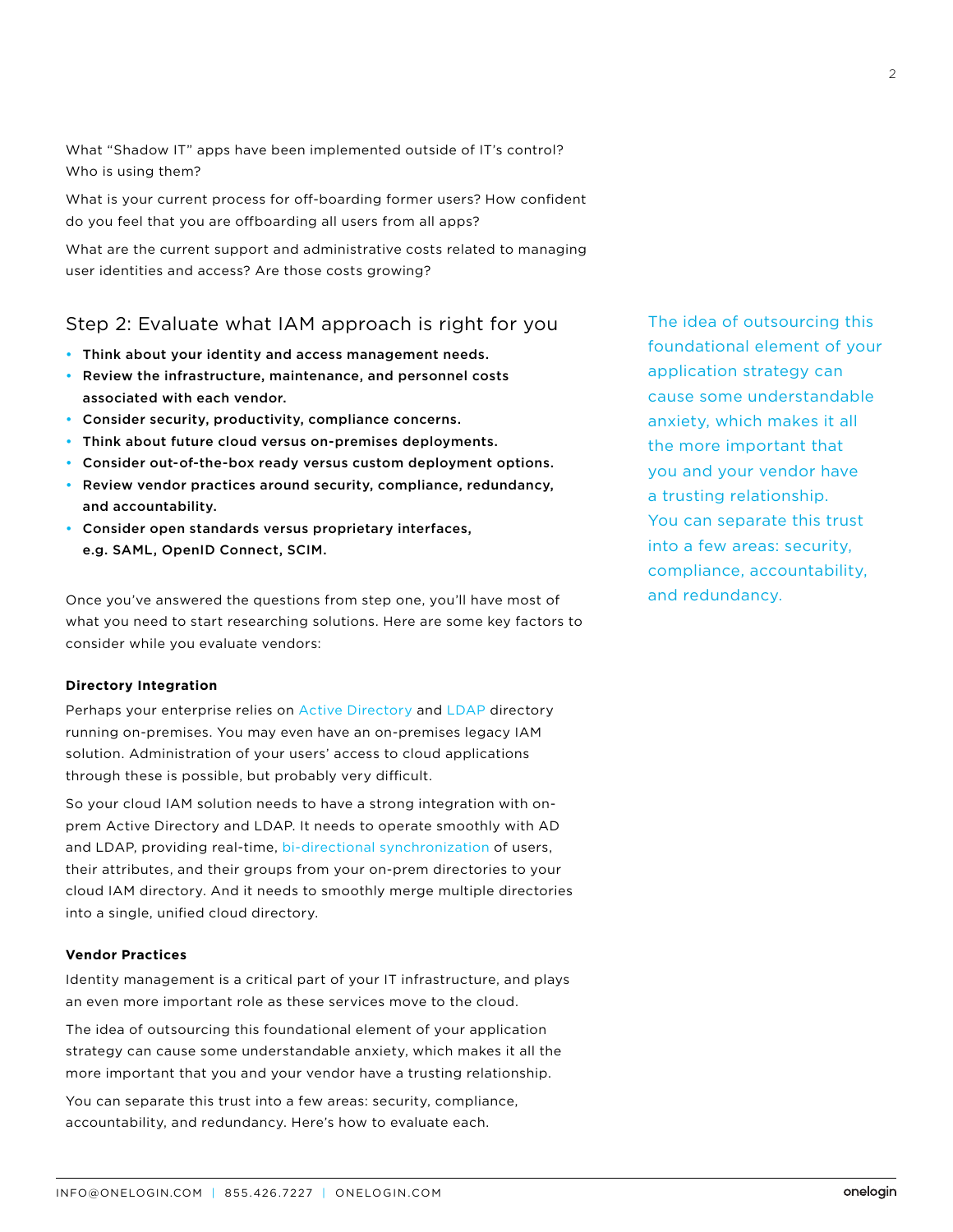To evaluate your IAM vendor's **security** practices, consider this list of questions:

- 1. Can the vendor provide [protected access across your entire](https://www.onelogin.com/product/web-access-management) [app deployment,](https://www.onelogin.com/product/web-access-management) including both on-premises applications and cloud applications?
- 2. Does the vendor offer [single sign-on](https://www.onelogin.com/lp/demo?v=bf&utm_term=watch&headline=OneLogin%E2%84%A2+Single+Sign-On+Solution&_bk=onelogin%20sso&_bt=221195878067&_bm=e&_bn=g&utm_medium=cpc&utm_source=google&gclid=EAIaIQobChMIzZaK3JyD2QIVhMVkCh3YfwBWEAAYASAAEgL3lvD_BwE) to reduce the likelihood of users writing down or reusing passwords?
- 3. Does the vendor offer the option to set custom password requirements based on length, character types, and reset frequency?
- 4. What [multi-factor authentication](https://www.onelogin.com/product/multi-factor-authentication) (MFA) options are supported by the platform?
- 5. Can the vendor [detect suspicious login activity](https://www.onelogin.com/product/adaptive-authentication) based on factors like unusual devices, locations, browsers, or timing?
- 6. Can the vendor [remotely revoke access](https://www.onelogin.com/product/desktop) from stolen company laptops?
- 7. How confident is the vendor that they can maintain the correct level of access privileges for all apps throughout the entire employee lifecycle?
- 8. How confident is the vendor that they can completely revoke app access from former employees?
- 9. Can the vendor protect access across the corporate network, for example, by protecting access to Wifi?

To asses **compliance** here is a checklist of items to look for in a cloud IAM vendor:

- 1. Has the vendor been audited by third parties as part of a [SOC 1,](https://www.onelogin.com/compliance/soc-1-type-2) [SOC 2,](https://www.onelogin.com/compliance/soc-2-type-2) or other compliance frameworks?
- 2. Do they adhere to globally recognized standards such as [ISO 27001,](https://www.onelogin.com/compliance/iso-27001-2013) [27017,](https://www.onelogin.com/compliance/iso-27017-2015) and [27018?](https://www.onelogin.com/compliance/iso-27018-2014)
- 3. Does the vendor take steps to safeguard personal information by participating in [Privacy Shield](https://www.onelogin.com/compliance/safe-harbor), complying with [GDPR](https://www.onelogin.com/blog/1-simple-step-to-comply-with-eudpd-gdpr-and-other-regulations) or other privacy standards?
- 4. Does the vendor have a vulnerability management program that includes [penetration tests,](https://www.onelogin.com/compliance/penetration-tests) [network scans,](https://www.onelogin.com/compliance/network-scans) and/or [bug](https://www.onelogin.com/compliance/bug-bounty-program)  [bounty](https://www.onelogin.com/compliance/bug-bounty-program) programs?

Accountability is a key part of establishing trust. To that end, ask your vendor the following:

1. Does the vendor contractually commit to an SLA for both overall service availability, and for [support responsiveness?](https://support.onelogin.com/hc/en-us/articles/115001710103-Severity-Definitions-Target-Response-SLA-s) Are these SLAs acceptable to you given your business needs? Remember: an SLA

Can the vendor provide protected access across your entire app deployment, including both on-premises applications and cloud applications?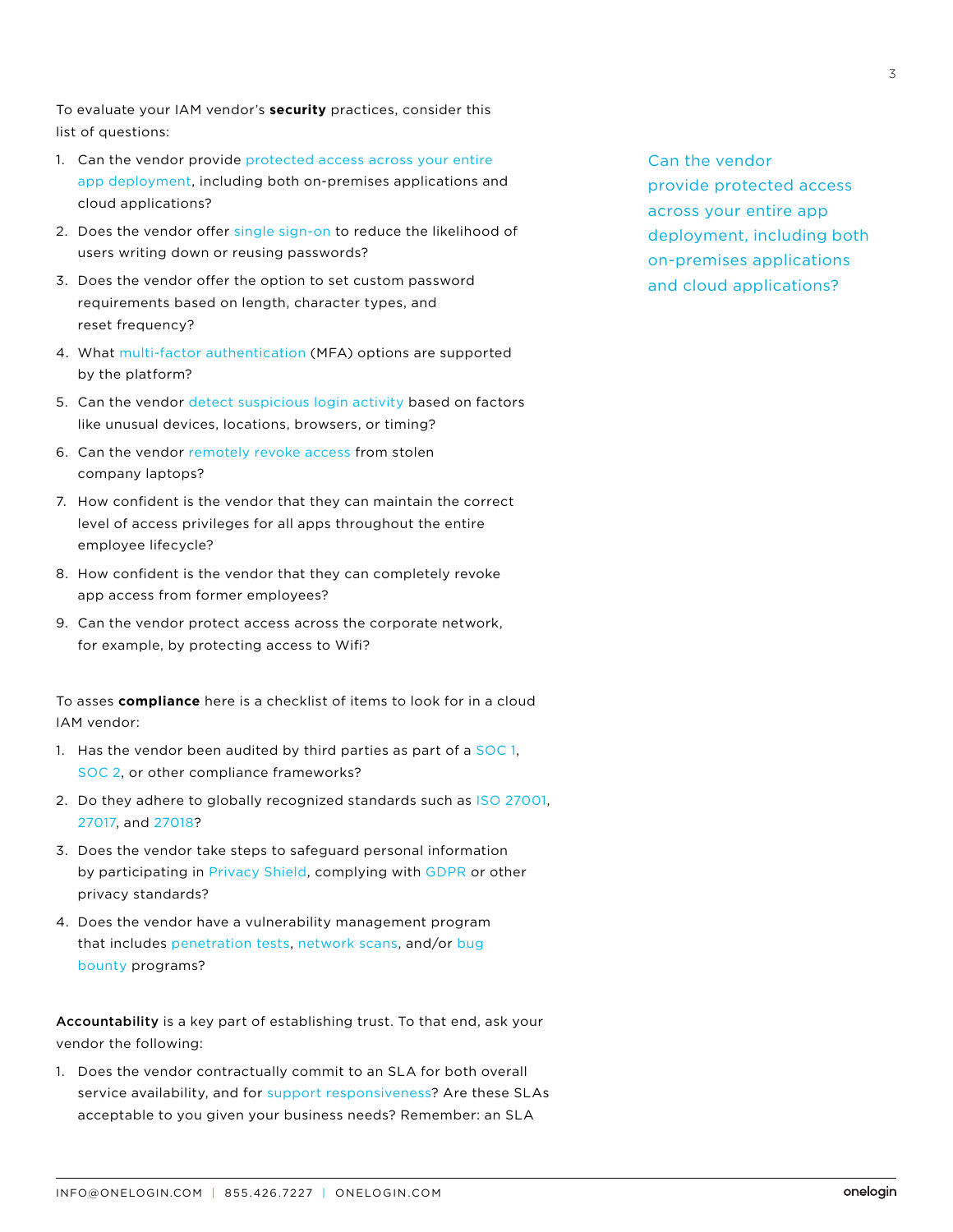<span id="page-3-0"></span>of 99.9% uptime might sound great, but lets a vendor get away with over eight of hours of downtime a year. What happens if those eight hours happen to fall on your busiest day of the year?

- 2. Does the vendor display their [overall uptime a](https://www.onelogin.com/why-onelogin/trust)nd provide historical tracking of not just full-service outages, but also performance degradation, feature disruptions, and planned downtime? This demonstrates that they are committed to transparency in their SLA reporting.
- 3. Does the vendor report on the root cause analysis of their outages? This shows that their operations team has a culture of accountability and continuous improvement.

Redundancy is key for a cloud identity vendor. If your cloud IAM vendor is down, you can't access their single sign-on portal, and thus you're shut out of your applications. Ask the following to evaluate your vendors' levels of redundancy:

- 1. Does the vendor run their service in multiple, geographically separate regions? Running in multiple geographies means that if there's a service disruption in one area, the service should continue running smoothly in other geographic regions.
- 2. Does the vendor use [multiple DNS providers](https://who.is/whois/onelogin.com/)? This is crucial, since distributed denial of service attacks (DDoS) on DNS providers are the Achilles' heel of Internet infrastructure and have [brought down large](https://www.onelogin.com/blog/how-onelogin-maintained-100-percent-uptime-during-the-dyn-ddos-attack)  [portions of the web.](https://www.onelogin.com/blog/how-onelogin-maintained-100-percent-uptime-during-the-dyn-ddos-attack)
- 3. Does the vendor support [redundant instances of connectors](https://support.onelogin.com/hc/en-us/articles/203684074-Installing-Additional-Active-Directory-Connectors-for-High-Availability) to on-prem directories? This ensures that your cloud directory is always syncing with your on-prem directories.

#### **Open Standards**

Do your cloud application providers support standards like [SAML](https://www.onelogin.com/saml), [OpenID](https://www.onelogin.com/openid-connect) [Connect](https://www.onelogin.com/openid-connect), [SCIM,](https://www.onelogin.com/blog/onelogin-product-update-scim-for-user-provisioning) and [OAuth?](https://developers.onelogin.com/api-docs/1/oauth20-tokens/generate-tokens) Are these standards supported by your IAM provider's connectors? Does your IAM provider support [TOTP?](https://www.onelogin.com/product/one-time-password)

You should expect both your IAM and cloud application providers to support these open standards. They provide you with greater vendor choice when moving to cloud IAM, and greater flexibility to move to a different IAM vendor if you're not happy with your initial decision. A quick overview of each of these standards and why they matter to an IAM buyer:

- 1. SAML and OpenID Connect are application sign-in standards that can be used to securely log into an application from a single sign-on portal.
- 2. SCIM is an application user provisioning standard. It provides an easy way for IAM providers to create new user accounts in an application based on identities in your directory.

You should expect both your IAM and cloud application providers to support these open standards. They provide you with greater vendor choice when moving to cloud IAM, and greater flexibility to move to a different IAM vendor if you're not happy with your initial decision.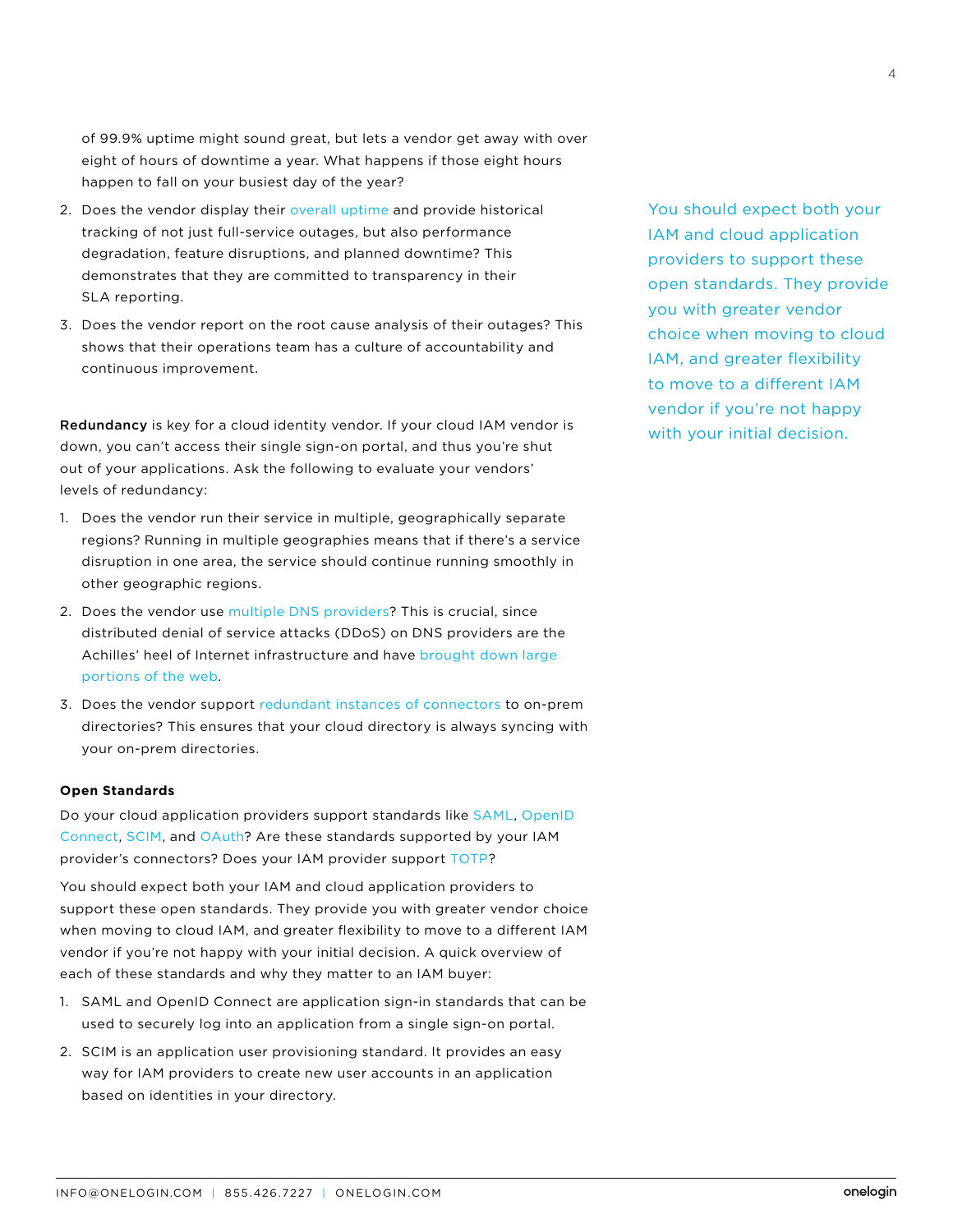- <span id="page-4-0"></span>3. OAuth is an open standard API for access delegation, meaning it is often used to grant users temporary access to company data or resources. Identity solutions provide OAuth integrations that can be used for anything from managing logins to automation.
- 4. OTP is a standard for multi-factor authentication (MFA) that lets you use a range of MFA applications as an additional authentication factor to access a single sign-on portal.

While custom connectors may be required to connect "must have" apps to your cloud IAM, these should ideally be the exception to the rule.

## **Cost Factors**

Subscription-based pricing associated with SaaS models like Cloud IAM differ from traditional perpetual licensing and maintenance models. Many organizations view subscription models as an advantage because they move the cost from capital to the operations budgets, and include the ongoing maintenance of the system.

A robust IAM solution should significantly reduce IT costs. For example, IAM solutions equipped with single sign-on reduce the frequency with which users submit password reset tickets, which means that IT can spend more time on more strategic projects. According to [Forrester,](https://www.onelogin.com/resource-center/analyst-reports/forrester-tei-study-for-onelogin-idaas-sso-solution)  one OneLogin customer saved roughly \$112,500 by eliminating roughly 4,500 password resets each year.

Your IAM solution should also make user provisioning and deprovisioning much more efficient. Instead of manually provisioning and deprovisioning individual users, make sure that your IAM vendor offers ways to automate these processes, further saving time for your IT team.

Your IAM provider should also be willing to provide an [ROI calculator](https://www.onelogin.com/blog/calculate-the-roi-of-onelogin-for-your-business), explaining how their solution can provide measurable, quantified value to your organization.

Step 3: Define a strategy for implementing your IAM plan

- Engage the right stakeholders early.
	- Representatives from your line of business
	- Security, network, and compliance teams
	- Human resource teams
- Drive toward achievable milestones supporting early successes.
- Expand the reach and scope of your solution.

# *Figure 1: Examples of achievable step-by-step milestones*

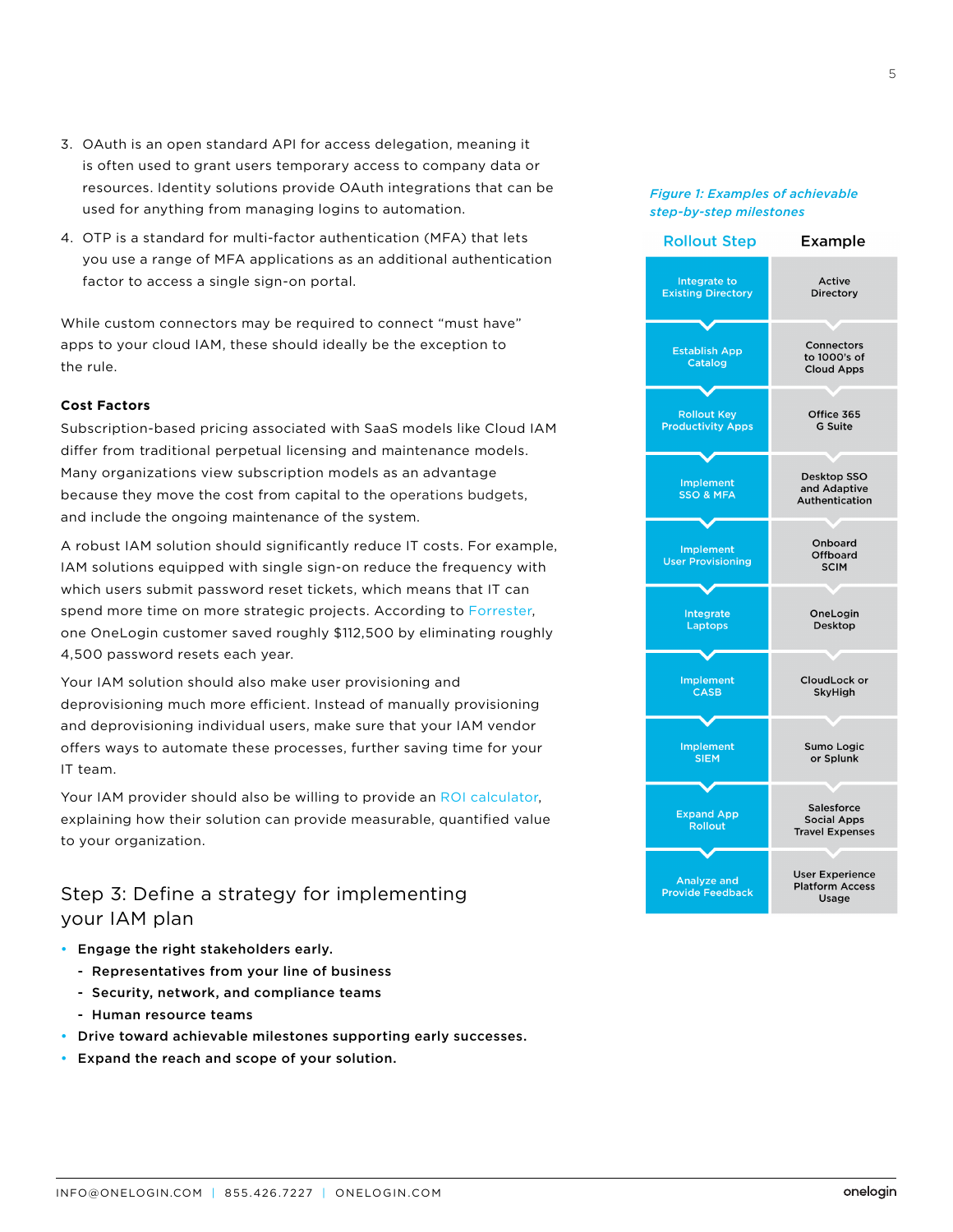<span id="page-5-0"></span>All IT projects are better off for having cooperation and buy-in from other parts of the company. This is especially true for IAM, as it affects nearly everyone. Approach it step-by-step, carefully ensuring that things are working correctly, and others will see the value to them. Consider these strategies for charting the path of your rollout:

#### **Directory Integration**

You must plan on the prerequisite exercise of mapping your legacy directory groups and attributes into your new cloud directory and defining new roles and application entitlements. Engage your stakeholders in resolving what data is important. For example, do you plan to include employee's mobile number field to take advantage of any SMS forgotten password features?

#### **SSO (Single Sign-On)**

A profound benefit of a good IAM implementation to both users and IT is enterprise single sign-on. Implement this feature to reduce the amount of time needed for users to sign into their apps, as well as to reduce the amount of time that IT wastes resolving password reset tickets for forgotten passwords.

## **MFA (Multi-Factor Authentication)**

As SSO gains acceptance and the federation of cloud apps begins, the need to better secure the authentication process emerges. IAM greatly eases the work involved in implementing [multi-factor authentication](https://www.onelogin.com/product/multi-factor-authentication), yet it increases demands on the end user to implement additional authentication factors.

You may need to implement some of this at the same time you implement enterprise SSO, but a good second step would be to expand the use of multi-factor authentication after the SSO capabilities are rolled out successfully. You want to choose an MFA solution that provides you with a number of reliable MFA options, such that you can choose the right combination of MFA options that fits your needs.

#### **Provisioning**

As employee roles shift and change within the organization, it's helpful to automate the processes of adjusting user app access and permissions. Automated provisioning means faster onboarding and faster time to productivity. And faster offboarding means mitigated security risks for departed employees.

In addition, consider the value of [HR-driven](https://www.onelogin.com/solutions/hr-integration) identity for your organization. If you use Workday, UltiPro or Namely as a Human Capital Management (HCM) solution, consider an integration that imports

As SSO gains acceptance and the federation of cloud apps begins, the need to better secure the authentication process emerges. IAM greatly eases the work involved in implementing multi-factor authentication, yet it increases demands on the end user to implement additional authentication factors.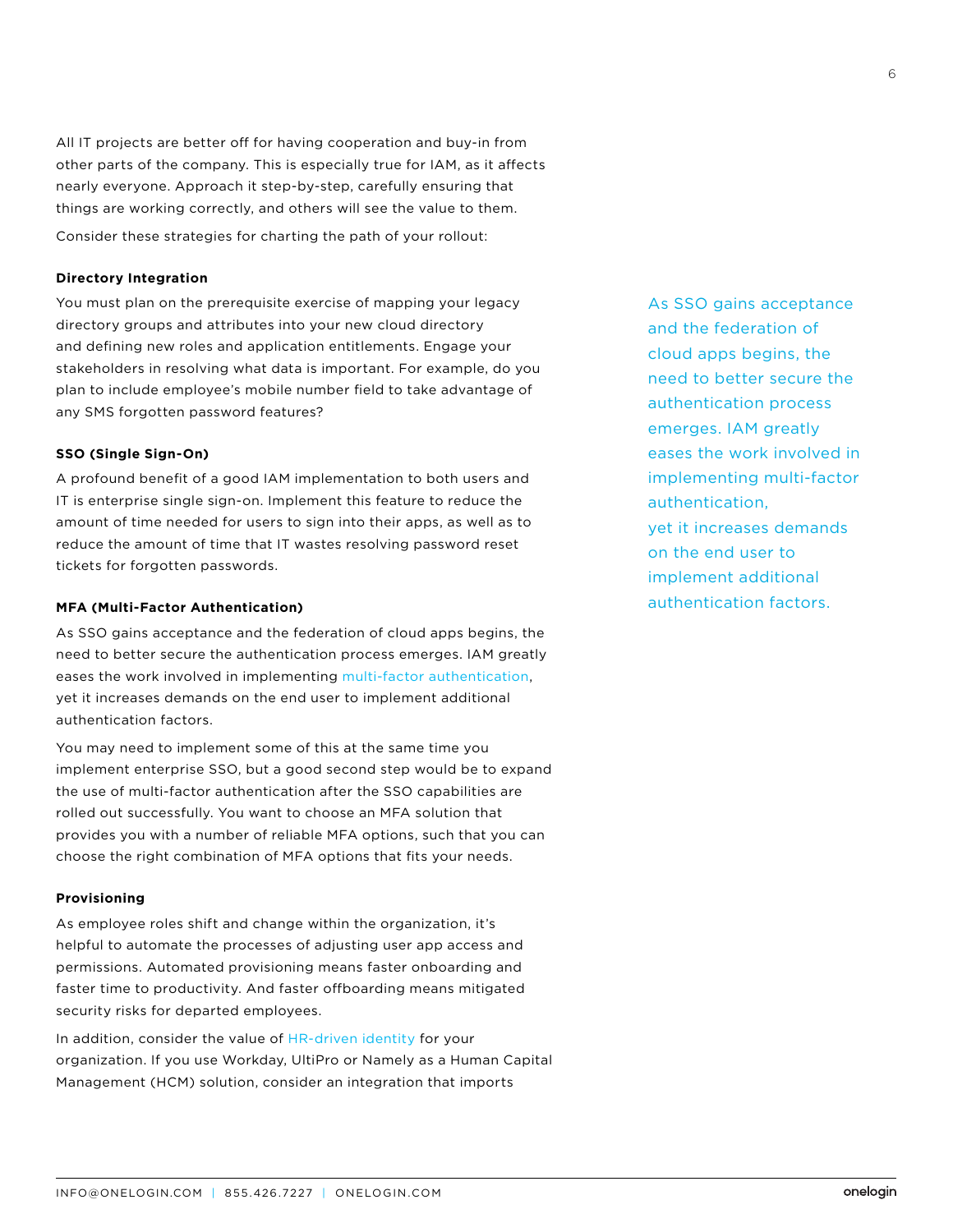<span id="page-6-0"></span>identities from the HCM application into your Cloud Directory. You can import any user attribute to power your security and access policies based on HR metadata, such as department or job function.

## **Risk-based authentication**

Consider implementing a risk-based authentication strategy. That is, implement a system wherein login factors like geography, device, network reputation, and time of day are all automatically evaluated, and an appropriate MFA response is generated if the login attempt seems suspicious.

CASB solutions such as [CloudLock](https://www.youtube.com/watch?v=_g6kab___iw) or [SkyHigh](https://www.onelogin.com/company/press/press-releases/new-onelogin-integration-platform-enables-dynamic-adaptive-security-policies) also protect against account compromises through cross-platform User and Entity Behavior Analytics. That is, they use advanced machine learning to flag unusual app use, and improve security.

If, for example, a user logs into an app in San Francisco, and 30 minutes later tries to log into the app in Boston, the CASB solution will flag the second attempt, and prompt your IAM solution to apply more authentication factors.

#### **SIEM (Security Information and Event Management) Integration**

A SIEM integration is also highly recommended. When a security breach happens, an infosec team often uses their SIEM to scour terabytes of data, and determine the cause and extent of the breach. SIEM's pull in log data from a broad range of security software and cloud resources, and make them instantly searchable; think "Google for machine data."

To enable your security team to connect the dots, it is essential for IAM data to be part of this data set. For these reasons, consider when to integrate your IAM vendor with your SIEM, such as [Splunk,](https://support.onelogin.com/hc/en-us/articles/210457943-Using-Splunk-to-Visualize-OneLogin-Events) [Elastic](https://support.onelogin.com/hc/en-us/articles/215214143-Streaming-Real-Time-OneLogin-Event-Data-to-your-SIEM-Solution), or [Sumo Logic](https://www.onelogin.com/blog/onelogin-integrates-with-sumo-logic-for-enhanced-visibility-and-threat-detection).

#### **On-Premise Applications and Network Appliances**

Don't neglect your on-premises resources when implementing IAM. Ensure that your implementation offers unified user access control so that your IT can efficiently grant employees access to both cloud and on-premises web apps. Your users should be able to **access both SaaS and custom web apps** on any device from a single consolidated portal.

#### **One Step at a Time**

You may also want to consider taking the above steps with just one part of the organization initially—perhaps a single Active Directory Organizational Unit—before moving on. You can pay extra attention to that test project and move other groups over when you have the system running smoothly.

Consider implementing a risk-based authentication strategy. That is, implement a system wherein login factors like geography, device, network reputation, and time of day are all automatically evaluated, and an appropriate MFA response is generated if the login attempt seems suspicious.